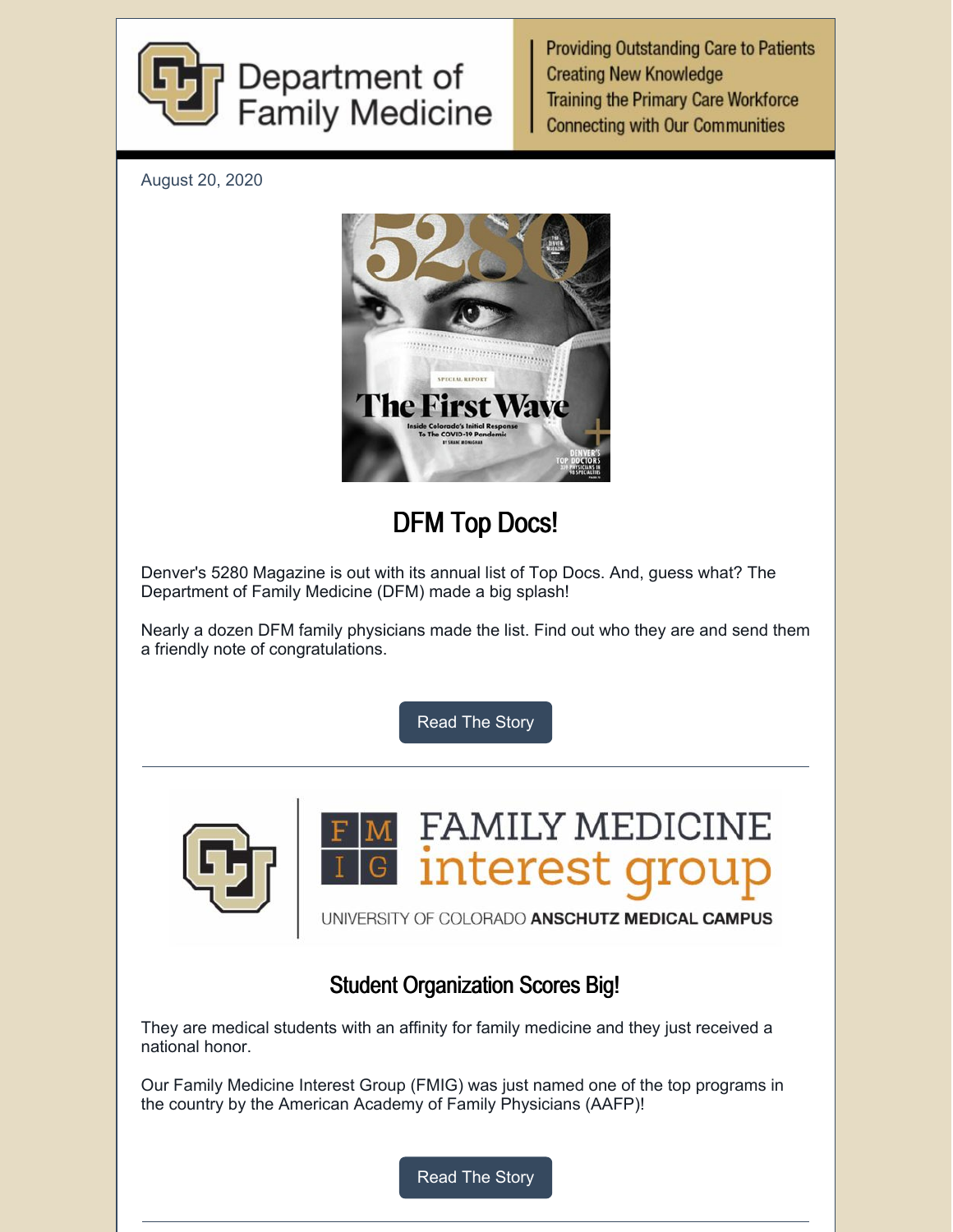

#### New Vice Chair!

In case you missed it - Dr. Cleveland Piggott has been tapped to become DFM's Vice Chair for Diversity, Health Equity, and Inclusion!

A bold, necessary, and compassionate step into building a culture of thoughtful inclusion throughout the department and beyond.

[Read](https://medschool.cuanschutz.edu/family-medicine/about/news/communication-hub/dfm-advances-justice) The Story

#### Such a Simple Gesture

DFM's Dr. Heather Holmstrom hit the airwaves on Denver's CBS4.

Going the extra mile to care for patients in the time of COVID-19.



#### Read And [Watch](https://medschool.cuanschutz.edu/family-medicine/about/news/communication-hub/going-the-extra-mile) The Story



#### Welcome to Fort Morgan, Morgan!

She just graduated from residency and immediately went to work caring for patients in rural Colorado.

And, recently, her new community rolled out the red carpet for Dr. Morgan Hungenberg.

[Read](https://medschool.cuanschutz.edu/family-medicine/about/news/communication-hub/new-doc-new-town!) The Story